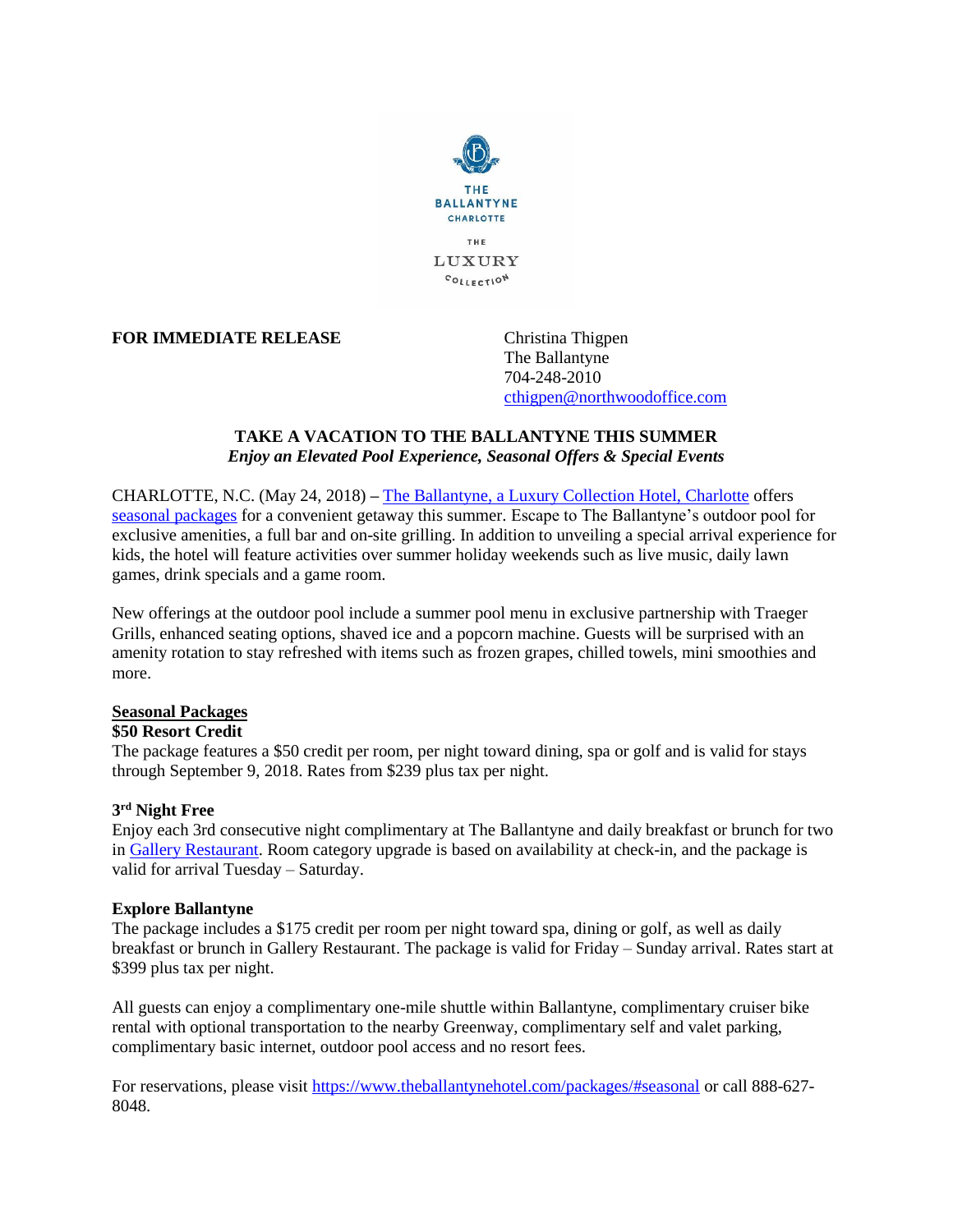## **Hotel Happenings**

## **Couple's Clinic at Ballantyne Golf Academy**

Join Ballantyne Golf Academy on Sundays, 12:30 p.m. – 2 p.m. The Couple's Clinic includes short game and full swing instruction and a transfer practice game to apply the skills learned in a fun game. Cost is \$80 per couple. Complimentary club rentals are available for hotel guests. Reserve today at 704-542- 7635.

## **Friday Night Under the Lights**

Swing into the weekend at the new indoor putting area at Ballantyne Golf Academy on every other Friday, beginning June 8, 4:30 – 8 p.m., including a Match Play Putting Event at 5:30 p.m. Come putt, hit range balls for only \$5 per bucket or simply watch! Enjoy draft beer and wine for \$5, and appetizers will be available for purchase. Limited space is available. By Thursday reserve your spot at 704-542-7635.

## **Senior Clinics**

Improve your golf game on select Mondays, 8:30 a.m. – 10 a.m., at Ballantyne Golf Academy. Enjoy a light breakfast and learn from Ballantyne Golf Academy's award-winning team of teaching professionals. Clinics include full swing and short game instruction. The cost is \$55 per person (ages 55  $\&$  up). Reserve your spot today at 704-542-7635.

## **National Family Golf Month**

Junior players receive half off the regular golf rate throughout July. Reserve a tee time at [golfballantyne.com](http://www.golfballantyne.com/) or 704-248-4383.

## **Weekly Fitness Classes**

Hotel guests can enjoy Strength and Conditioning on Monday and Wednesday at 7 a.m., Sunrise Yoga on Tuesday and Thursday at 7 a.m. and Saturday at 8 a.m., and Water Aerobics on Friday at 7 a.m. All skill levels are welcome, and reservations are not required. Sessions are \$15, and the schedule is subject to change. Please contact The Spa for additional information at 704-248-4141.

## **Afternoon Tea**

Experience The Ballantyne's take on classic teas offered in England's tea houses with a Southern flair. Enjoy a variety of loose leaf tea blends from master tea blender Harney & Sons in the lobby weekly Wednesday – Saturday, 1 p.m. – 4 p.m. Savor traditional tea sandwiches made from the freshest, local ingredients available. Indulge a sweet tooth with The Ballantyne's divine selection of sweets, such as tender French macarons and delicately constructed tarts and gourmet cakes, featuring a variety of classic and modern flavors that pair well with a favorite tea blend (or Champagne!). The Ballantyne's fluffy scones topped with seasonal curd and jam are the perfect way to end an authentic tea experience. Cost is \$40 per adult, \$20 per child ages 5 – 12 plus tax & service charge and \$10 for children ages 4 & under. Reservations are required at 704-248-4100.

# **The Whiskey Club of Ballantyne**

The Whiskey Club of Ballantyne is a monthly tasting event designed to bring whiskey lovers together for socialization and education. Highlights include exclusive distillery portfolios, rare single malts, small batch bourbons and acclaimed flagship whiskeys from regions around the world. The Ballantyne's culinary team creates complementing light hors d'oeuvres paired with each whiskey sampled to enhance the tasting experience. The event is held on the last Friday of each month at 6:30 p.m.; upcoming dates include May 25, June 29, July 27 and August 31. Each event is \$65 per person, plus tax and gratuity. Reservations are required at 704-248-4100.